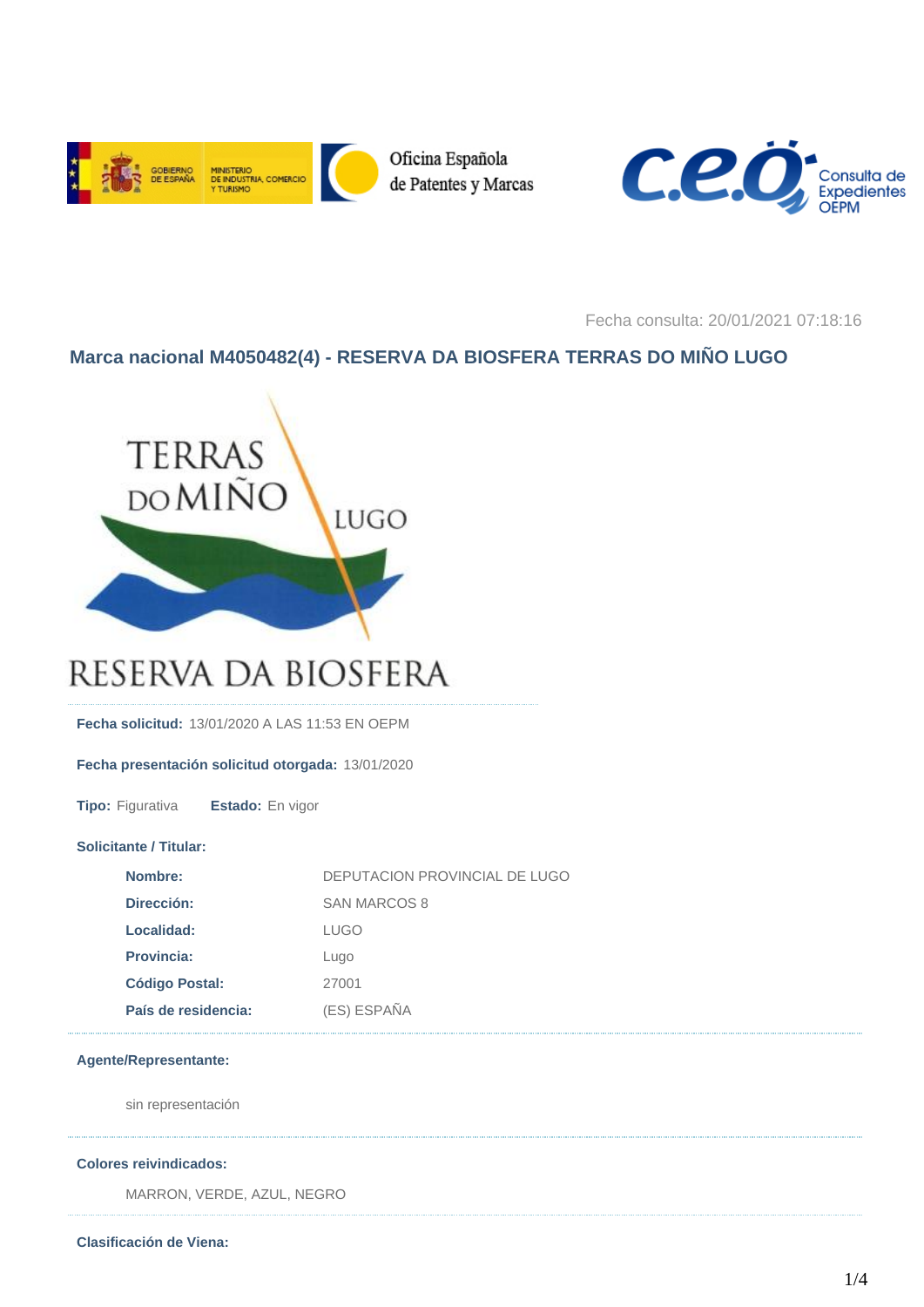



25.07.22 27.05.17 29.01.03 29.01.04

# **Clases y productos / servicios o actividades solicitados:**

- 03 PRODUCTOS COSMETICOS Y PREPARACIONES DE TOCADOR NO MEDICINALES;DENTIFRICOS NO MEDICINALES; PRODUCTOS DE PERFUMERIA, ACEITES ESENCIALES; PREPARACIONES PARA BLANQUEAR Y OTRAS SUSTANCIAS PARA LAVAR LA ROPA;PREPARACIONES PARA LIMPIAR, PULIR, DESENGRASAR Y RASPAR.
- 05 PRODUCTOS FARMACEUTICOS, PREPARACIONES PARA USO MEDICO Y VETERINARIO; PRODUCTOS HIGIENICOS Y SANITARIOS PARA USO MEDICO;ALIMENTOS Y SUSTANCIAS DIETETICAS PARA USO MEDICO O VETERINARIO, ALIMENTOS PARA BEBES; SUPLEMENTOS ALIMENTICIOS PARA PERSONAS O ANIMALES; EMPLASTOS, MATERIAL PARA APOSITOS; MATERIAL PARA EMPASTES E IMPRESIONES DENTALES; DESINFECTANTES;PRODUCTOS PARA ELIMINAR ANIMALES DAÑINOS; FUNGICIDAS, HERBICIDAS.
- 08 HERRAMIENTAS E INSTRUMENTOS DE MANO QUE FUNCIONAN MANUALMENTE; ARTICULOS DE CUCHILLERIA, TENEDORES Y CUCHARAS;ARMAS BLANCAS; MAQUINILLAS DE AFEITAR.
- METALES PRECIOSOS Y SUS ALEACIONES;ARTICULOS DE JOYERIA, PIEDRAS PRECIOSAS Y 14 SEMIPRECIOSAS;ARTICULOS DE RELOJERIA E INSTRUMENTOS CRONOMETRICOS.
- 15 INSTRUMENTOS MUSICALES;ATRILES PARA PARTITURAS Y SOPORTES PARA INSTRUMENTOS MUSICALES;BATUTAS.
- PAPEL Y CARTON;PRODUCTOS DE IMPRENTA;MATERIAL DE 16 ENCUADERNACIORI;FOTOGRAFIAS;ARTICULOS DE PAPELERIA Y ARTICULOS DE OFICINA, EXCEPTO MUEBLES;ADHESIVOS (PEGAMENTOS) DE PAPELERIA O PARA USO DOMESTICO;MATERIAL DE DIBUJO Y MATERIAL PARA ARTISTAS;PINCELES;MATERIAL DE INSTRUCCION Y MATERIAL DIDACTICO;HOJAS, PELICULAS Y BOLSAS DE MATERIAS PLASTICAS PARA EMBALAR Y EMPAQUETAR;CARACTERES DE IMPRENTA, CLICHES DE IMPRENTA
- CUERO Y CUERO DE !MITACION;PIELES DE ANIMALES;ARTICULOS DE EQUIPAJE Y BOLSAS DE 18 TRANSPORTE;PARAGUAS Y SOMBRILLAS;BASTONES;FUSTAS, ARNESES Y ARTICULOS DE GUARNICIONERIA;COLLARES, CORREAS Y ROPA PARA ANIMALES. -
- MUEBLES, ESPEJOS, MARCOS;CONTENEDORES NO METALICOS DE ALMACENAMIENTO O 20 TRANSPORTE;HUESO, CUERNO, BALLENA O NACAR, EN BRUTO O SERNIELABORADOS;CONCHAS;ESPUMA DE MAR;AMBAR AMARILLO;
- UTENSILIOS Y RECIPIENTES PARA USO DOMESTICO Y CULINARIO;UTENSILIOS DE COCINA Y VAJILLA, 21 EXCEPTO TENEDORES, CUCHILLOS Y CUCHARAS;PEINES Y ESPONJAS;CEPILLOS;MATERIALES PARA FABRICAR CEPILLOS;MATERIAL DE LIMPIEZA;VIDRIO EN BRUTO O SEMIELABORADO, EXCEPTO VIDRIO DE CONSTRUCCION; ARTICULOS DE CRISTALERIA, PORCELANA Y LOZA.
- TEJIDOS Y SUS SUCEDANEOS;ROPA DE HOGAR;CORTINAS DE MATERIAS TEXTILES O DE MATERIAS 24 PLASTICAS.
- 25 PRENDAS DE VESTIR, CALZADO, ARTICULOS DE SOMBRERERIA.
- ENCAJES, CORDONES Y BORDADOS, ASI COMO CINTAS Y LAZOS DE MERCERIA;BOTONES, GANCHOS 26 Y OJETES, ALFILERES Y AGUJAS;FLORES ARTIFICIALES;ADORNOS PARA EL CABELLO;CABELLO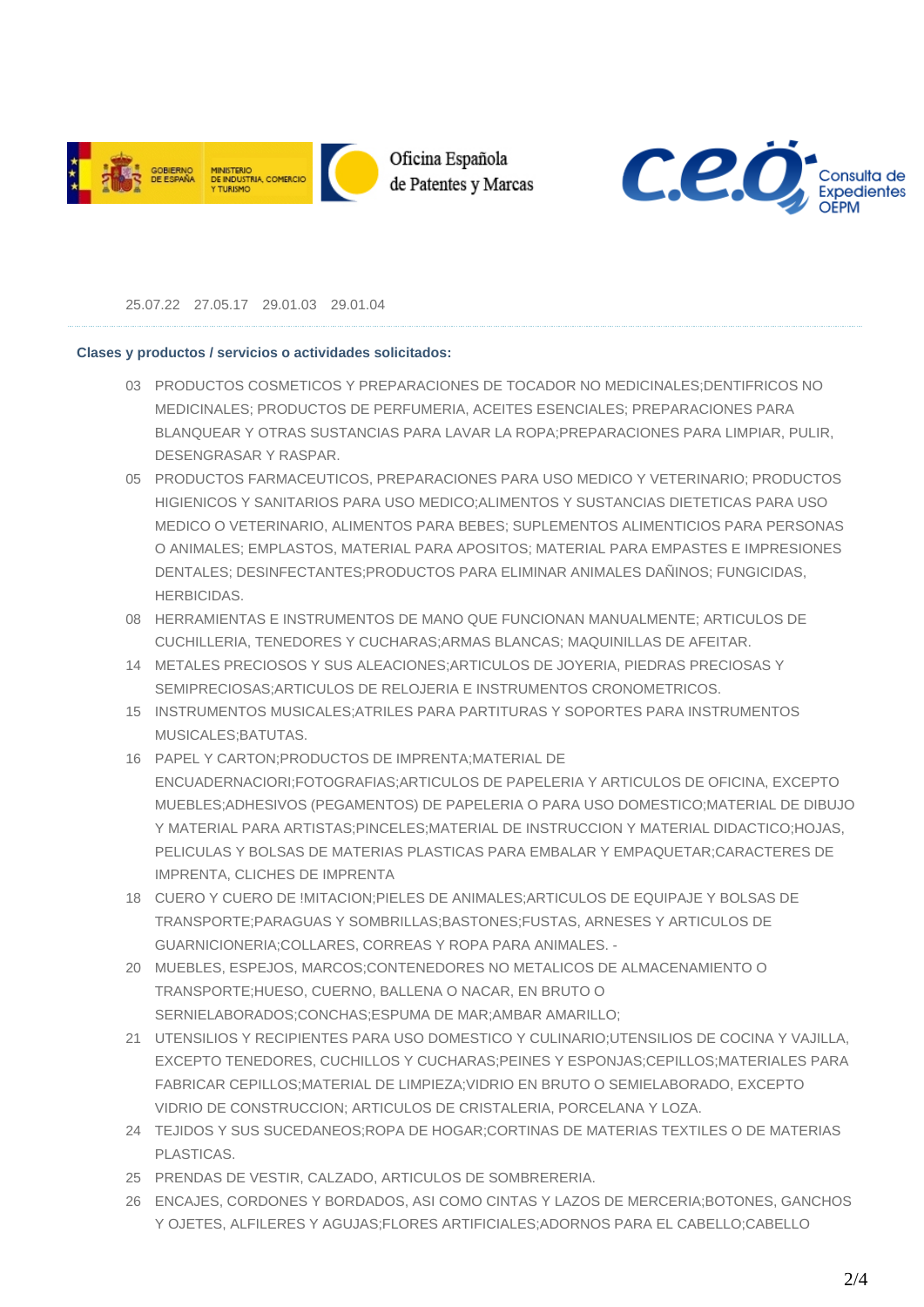



POSTIZO.

- ALFOMBRAS, FELPUDOS, ESTERAS, LINOLEO Y OTROS REVESTIMIENTOS DE SUELOS;TAPICES 27 MURALES QUE NO SEAN DE MATERIAS TEXTILES.
- JUEGOS Y JUGUETES;APARATOS DE VIDEOJUEGOS;ARTICULOS DE GIMNASIA Y DEPORTE;ADORNOS 28 PARA ARBOLES DE NAVIDAD.
- CARNE, PESCADO, CARNE DE AVE Y CARNE DE CAZA;EXTRACTOS DE CARNE;FRUTAS Y VERDURAS, 29 HORTALIZAS Y LEGUMBRES EN CONSERVA, CONGELADAS, SECAS Y COCIDAS;JALEAS, CONFITURAS, COMPOTAS;HUEVOS;LECHE, QUESOS, MANTEQUILLA, YOGUR Y OTROS PRODUCTOS LACTEOS;ACEITES Y GRASAS PARA USO ALIMENTICIO.
- CAFE, TE, CACAO Y SUCEDANEOS DEL CAFE;ARROZ, PASTAS ALIMENTICIAS Y FIDEOS;TAPIOCA Y 30 SAGU;HARINAS Y PREPARACIONES A BASE DE CEREALES;PAN, PRODUCTOS DE PASTELERIA Y CONFITERIA;CHOCOLATE;HELADOS CREMOSOS, SORBETES Y OTROS HELADOS;AZUCAR, MIEL, JARABE DE MELAZA;LEVADURA, POLVOS DE HORNEAR;SAL, PRODUCTOS PARA SAZONAR, ESPECIAS, HIERBAS EN CONSERVA;VINAGRE, SALSAS Y OTROS CONDIMENTOS;HIELO.
- PRODUCTOS AGRICOLAS, ACUICOLAS, HORTICOLAS Y FORESTALES EN BRUTO Y SIN 31 PROCESAR;GRANOS Y SEMILLAS EN BRUTO O SIN PROCESAR;FRUTAS Y VERDURAS, HORTALIZAS Y LEGUMBRES FRESCAS, HIERBAS AROMATICAS FRESCAS;PLANTAS Y FLORES NATURALES;BULBOS, PLANTONES Y SEMILLAS PARA PLANTAR;ANIMALES VIVOS;PRODUCTOS ALIMENTICIOS Y BEBIDAS PARA ANIMALES;MALTA.
- CERVEAS;BEID;SSINAICOHOI;AGUASRNINER;IES;BEBIDAS;BASE DE FRUTAS Y ZUMOS DE 32 FRUTAS;SIROPES Y OTRAS PREPARACIONES SIN ALCOHOL PARA ELABORAR BEBIDAS.
- 33 BEBIDAS ALCOHOLICAS, EXCEPTO CERVEZAS;PREPARACIONES ALCOHOLICAS PARA ELABORAR BEBIDAS.
- PUBLICIDAD;GESTION DE NEGOCIOS COMERCIALES;ADMINISTRACION COMERCIAL;TRABAJOS DE 35 **OFICINA**
- 39 TRANSNORTEEMBAIIE Y ALMACENAMIENTO DE MERCANCIAS:ORAANIZACION DE VIAJES
- EDUCACION;FORMACIONERVICIOS DE ENTRETENIMIENTO;ACTIVIDADES DEPORTIVAS Y 41 CULTURALES.
- SERVICIOS CIENTIFICOS Y TECNOLOGICOS, ASI COMO SERVICIOS DE INVESTIGACION Y DISEÑO 42 CONEXOS;SERVICIOS DE ANALISIS E INVESTIGACION INDUSTRIALES; DISEÑO Y DESARROLLO DE EQUIPOS INFORMATICOS Y SOFTWARE.
- 43 SERVICIOS DE RESTAURACION (ALIMENTACION);HOSPEDAJE TEMPORAL.
- SERVICIOS MEDICOS;SERVICIOS VETERINARIOS;TRATAMIENTOS DE HIGIENE Y BELLEZA PARA 44 PERSONAS O ANIMALES;SERVICIOS DE AGRICULTURA, HORTICULTURA Y SILVICULTURA.

# **Clases y productos / servicios o actividades concedidos:**

Clase concedida limitada a: 29

CARNE, PESCADO, CARNE DE AVE Y CARNE DE CAZA; EXTRACTOS DE CARNE; FRUTAS Y VERDURAS, HORTALIZAS Y LEGUMBRES EN CONSERVA, CONGELADAS, SECAS Y COCIDAS; JALEAS, CONFITURAS, COMPOTAS; HUEVOS; LECHE, QUESOS, MANTEQUILLA, YOGUR Y OTROS PRODUCTOS LACTEOS;